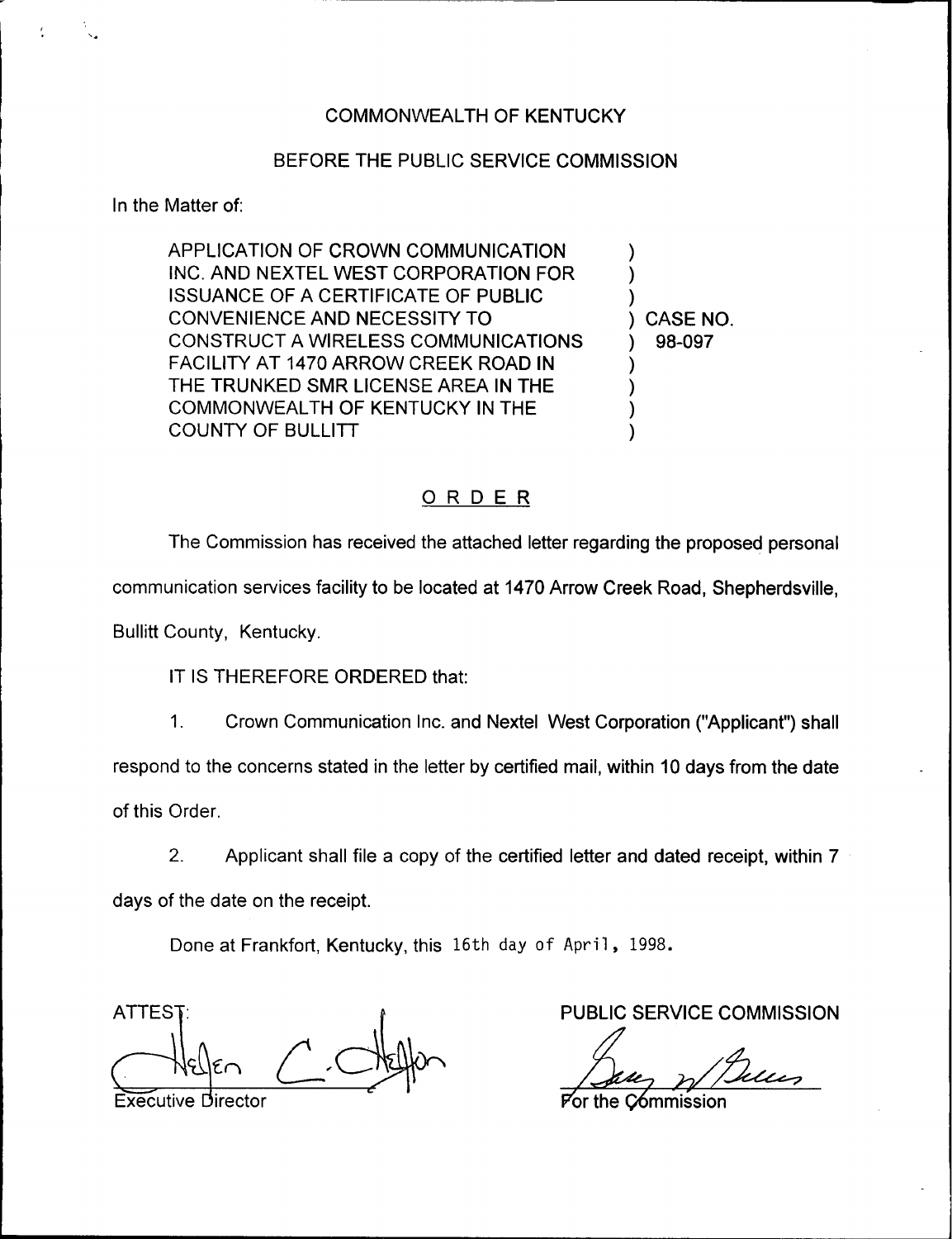$CV15012$ 

Raymond G. McGruder 896 Bates Lane Shepherdsville, Ky 40165

April 3, 1998

 $\mathscr{L}_{\mathcal{X}}$ 

EXECUTIVE DIRECTOR'S OFFICE PUBLIC SERVICE COMMISSION OF KENTUCKY POST OFFICE B<sub>O</sub>X 615

FRANKFORT, KENTUCKY 40602

CASE NO: 98-097

I think the folloving reasons should be considered by the commision.

A. Mr. Foster Sanders et al, is the plaintiff in <sup>a</sup> lav suit, on this property line, and until the lav suit is settled by the court the property line is unknown. Copy of suite is enclosed. Exhibit A.

B. If the line is as CROWN PLat indicates and you are constructing<br>a 300 foot tower, if this tower were to fall toward the present property line ti would land on my property. Towers do fall. Enclosed are pictures of Louisville Gas and Electric pover line that fell tvo years ago on my property. Had ther been a house on the property the tower vould have cut it totally into. There were three tovers that fell in <sup>a</sup> rov. Exhibit B-

C. The general public has a fear of towers of any kind. That is the reason that I have to discount lots that are close to tovers. Tovers of any kind devaluate surrounding properties. Exhibit C.

Thank you for your consideration.

Raymond G. McGruder